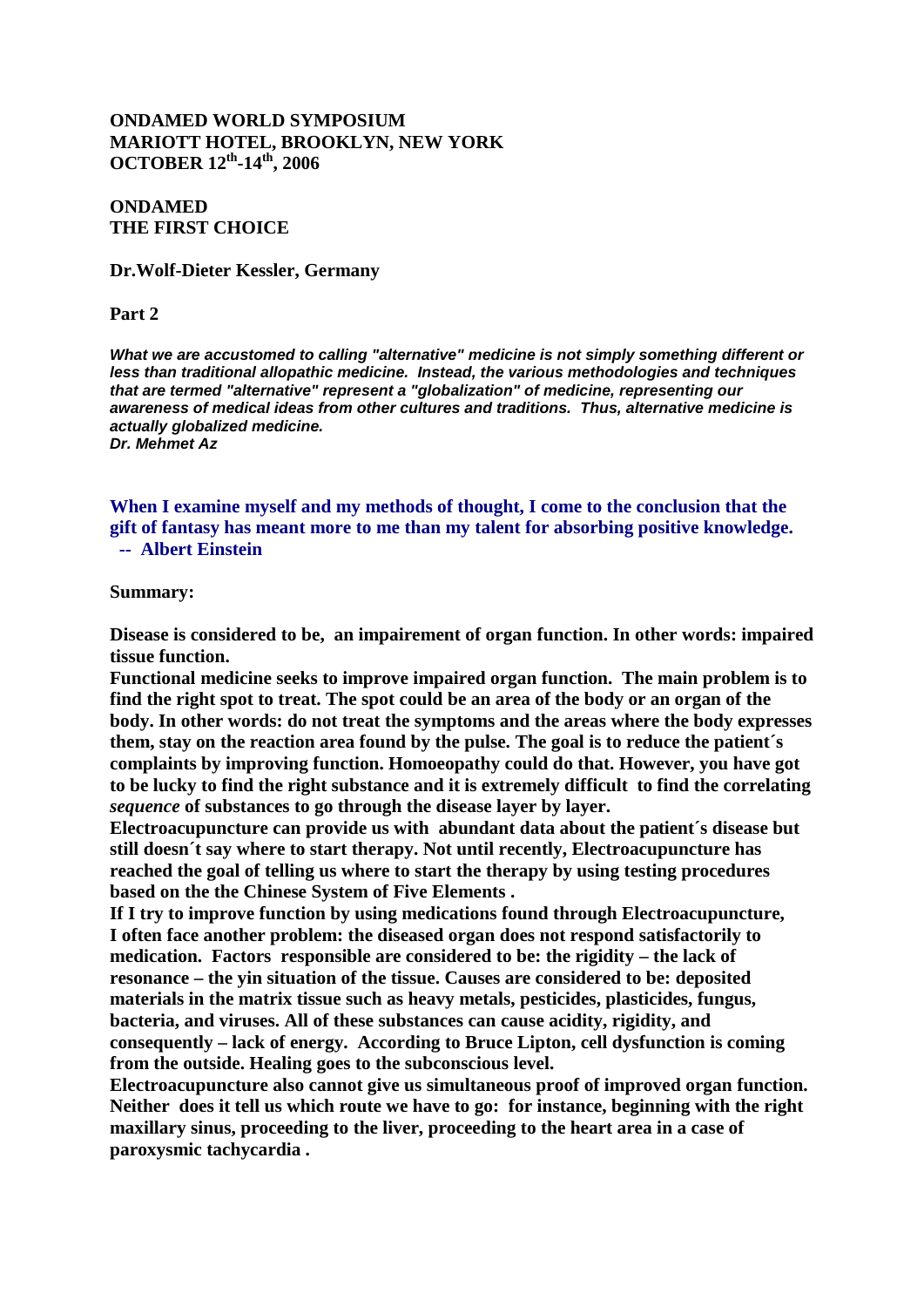**ONDAMED is the only electromagnetic impulse frequency device combined with the biofeedback. It helps us to find where and how to treat. It generates the lacking energy by putting the rigid tissue into** *specific* **resonance. It also gives simultaneous control of improved function. Other means such as SEG or Thermography can be supportive to demonstrate improved tissue or organ function.** 

**Foremost Biophysics has changed our understanding of healing in the past decades. Among other methods such as EAV, SEG, VEGA Test, BIOELECTRONICS, RADAR VITHOULKAS, MITOSAN, INDUMED, MORA, BIORESONANCE, QUINT SYSTEM, it is the ONDAMED which deserves attention and admiration of therapists worldwide. It is an unprecedented tool and this presentation will show why and how the ONDAMED has proven to be indeed "The First Choice" in healing efforts. The ONDAMED has demonstrated itself qualified to provide both a fast and accurate structure of the disorder and it's indicated therapeutic answer.** 

Welcome to each and everyone of you,

today our simple question is: "what does , Rolf Binder, a bioelectronic engineer, have to offer?" He presents us a biophysical tool as an effective healing approach. Is it justified that ONDAMED becomes known, worldwide?

Who would not embrace a medical innovation in a heartbeat, if it had substance in healing. How often have we been frustrated to find the proper approach to a compromised health condition. Speaking for myself , I think that both mental and physical pain, due to my own health disorder, has forced me to persue the route of **Functional Medicine**, **of Integrated** Medicine. We all may have a certain destiny, and we choose a special road to avoid the worst pain. Let´s say the road of compromise. To me , having started as a substantial part of a lung transplant team at Montefiore Hospital, Albert Einstein Foundation in New York, it became compulsary to choose Healing Medicine after I became aware of, what we do not know.

# **To improve organ function I always faced the same problems:**

1. Is there any proven method available to do the job?

2. Where and how should I approach a chronic health disorder? At what end should I start?

• Consider homeopathy:

Let's be honest, who of you did not get chills on his back hearing the word "Homeopathy". Although I got my first healing success with Chininum arsenicosum 4 X in a case of goiter, it was pure luck that I found that substance. Using this method, I could not be certain of predicting success.

• Electrodermal screening (EAV and Vega Test)

gave me a great push forward. It was a more standardized method. Consequently I was able to predict success in treatment so far as possible . Using this method at least we achieved something by improving almost every patient`s condition to a certain extent. This method, also provided the financial foundation to run my clinic, using mainly Alternative and Functional Medicine. However, if EDS (Electrodermal Screening ) was the ultimate therapeutic tool, we would have healed everybody. You know, that this is daydreaming.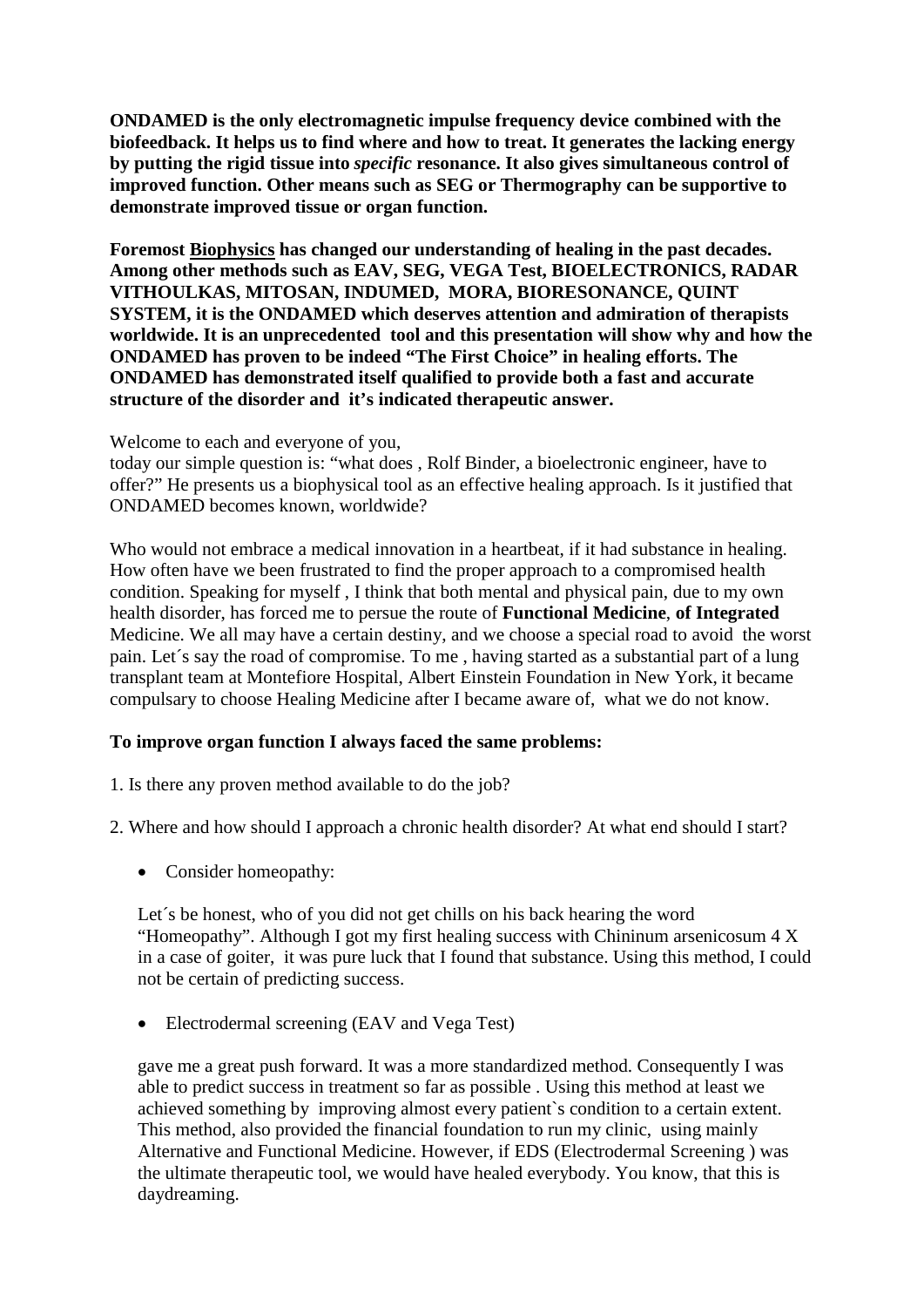On the contrary, the reality was bitter: the patients, who exhibited an unsatisfactory response to therapy, were our guideline.

**There were questions I could not answer:** 

- **Which method would give answer to the phenomenon, that EAV, VEGA, QUINT etc.made some patients improve and others not?**
- **Does it make a difference, at which site of the body I started therapy?**
- **Did I really start therapy at the main trigger area?**

# Looking at TCM,

 **T**raditional **C**hinese **M**edicine, we know, that success for sure, depends upon where we apply the acupuncture needle. But who of us has the time to study the TCM system? And if so, how could we prove the quality of our own approach? Above all, acupuncture only represents about 10% of what TCM has to offer with its healing approaches.

**There is one system capable to answer the questions: where do I have to start therapy, how do I have to treat, which pathway do I have to follow – the** 

# **ONDAMED**.

The concept of ONDAMED is to tell us fast and accurately, where to begin and what to treat.

But how could I verify ONDAMED´s statements? It takes a different proven system, to provide coordinates for pinpointing.

Not until Electrodermal Screening advanced enough by the **QUINT System** and diseases were categorized into four groups<sup>\*</sup> did we come to know the answer: The ONDAMED is indeed the simplest and fastest tool. It tells us where to go, and is the most accurate medical innovation to approach disease. It both pinpoints the reaction areas to be treated and promises a compatible language to address to dysfunctional tissue.

# *\*The 4 groups (according to the QUINT SYstem) are:*

- *1. Vascular diseases*
- *2. Nerve diseases*
- *3. Autoimmune diseases*
- *4. Focalized inflammatory diseases*

 *If we then tested every toxin against the designated priority group using the Chinese System of Five Elements , we would come to know the main momentary cause of the disorder. This would be a mathematical statement .*

# **The QUINT System (Holopathy, Dr.Christian Steiner) :**

 *This electroacupuncture method uses high-tech computerized software in order to re- balance the patient mathematically. It relates to the number " five" (QUINT) of the Chinese Five Elements. The Five Element System takes into consideration, that*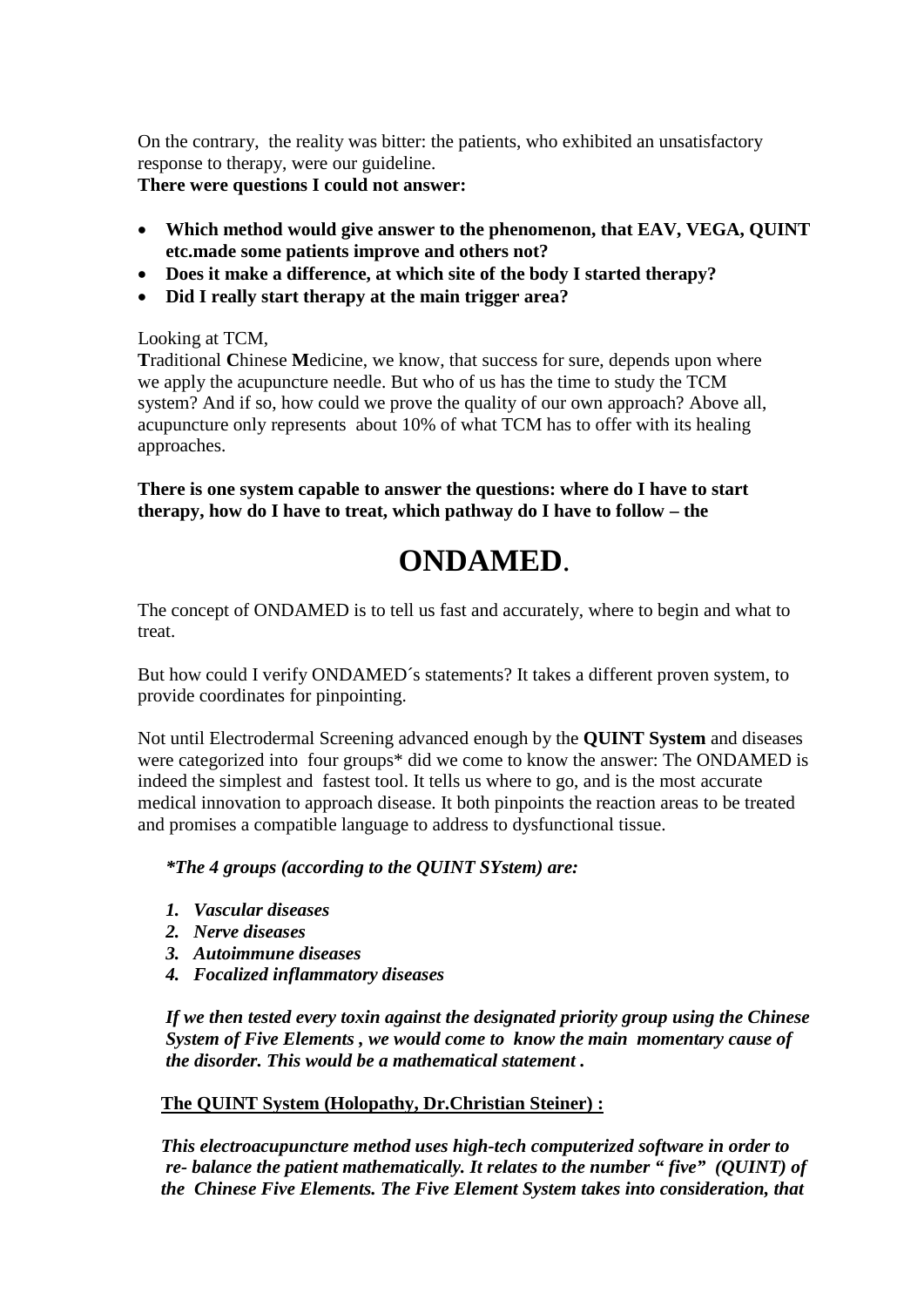*a diseased organ is always interconnected with many other dysfunctions. A simple example in a case with heart disease would be: the liver provides energy for the heart whereas the pancreas would take it away from it. Steiner also takes into consideration that disease always involves the psyche, the central nervous system, the connective tissue, reflexes, glands, muscles etc.* 

 *The treatment uses the most causal, individual, and complex prescriptions which are applied both energetically (QUINT Box) and biochemically.* 

## **Knowing about the main focus, the question is:**

*1.* **How does the O N D A M E D** *express the main momentary focus?*

## **Further:**

- *2.* **How do I** *improve function?*
- **3. How could I** *detect improvement* **of organ-function simultaneously with the therapy?**
- **4. How could I detect** *non-improvement or deterioration* **of organ-functions simultaneously with the therapy?**
- **5. Which** *sequence-route* **through the organs do I have to take during therapy, in other words: how do I proceed treating my patient?**
- **6. Can I say anything about the** *quantity of the dysfunction* **of the inflammatory site?**

**Let´s see how these questions are answered, and how I proceeded in a case of disease:** 

## **First case**

**The 64 year old female has history of paroxysmal tachycadia with anxiety disorder. Daily medication with 25mg Atenolol (Beta Blocker). During attacks there is extreme dryness of the mouth, elevated systolic and diastolic blood pressure and frequent urinary discharge. Recurrent diarrhea.**

**There was rheumatic fever in childhood. History of a cyst in the upper lateral quadrant of the right breast which responded to Rhus toxicodendron 200 C. Hypermenstruation in earlier years. Systemic skin allergy.**

## **QUINT Diagnosis:**

Electrodermal screening through FIVE ELEMENTS showed focalized inflammation affecting the right maxillary sinus caused by mercury. Her dentist had pushed an amalgam filling into the maxillary sinus years ago.

# **First day:**

**ONDAMED** : Main right frequency was 23,97 Hz (liver)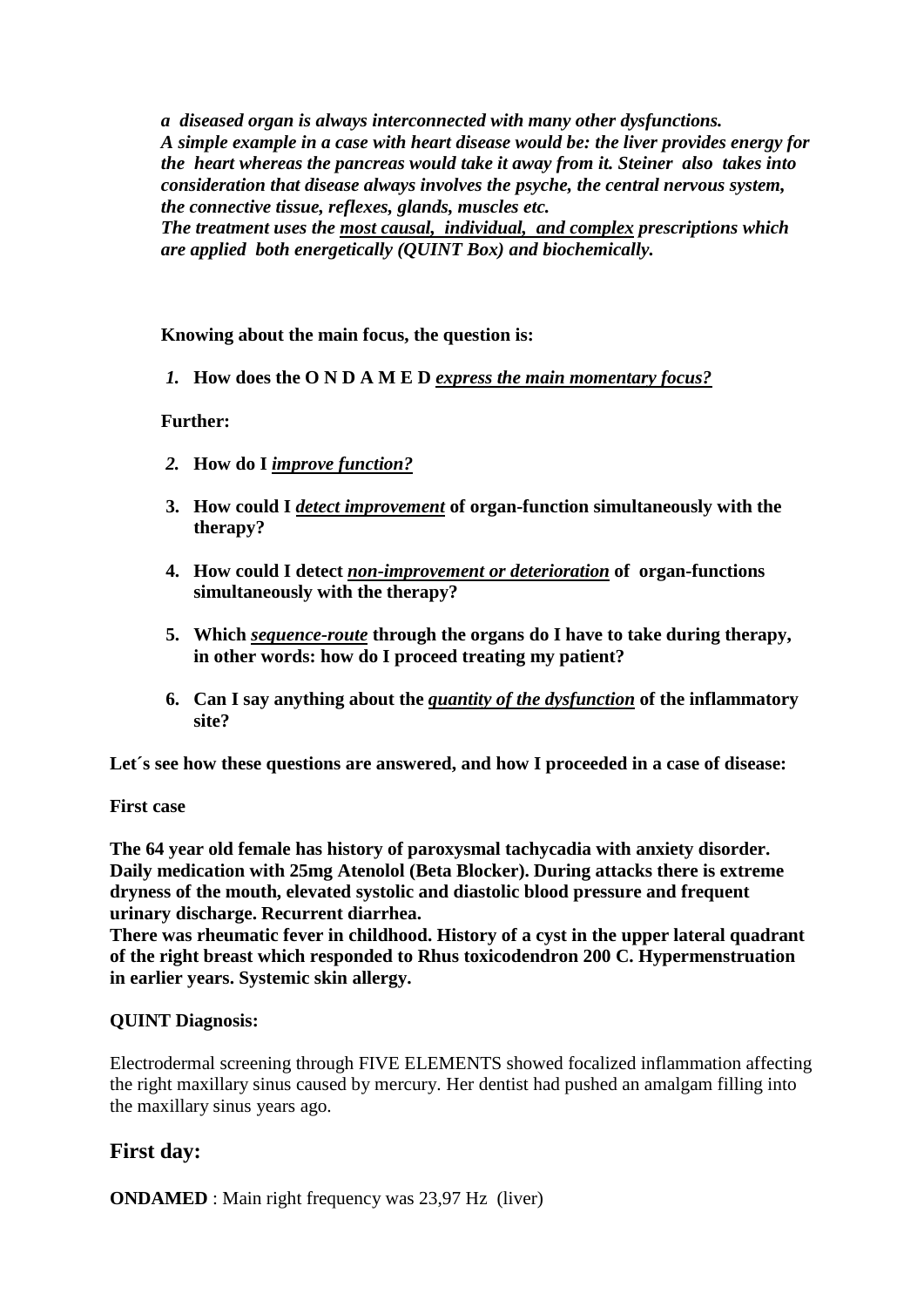Left main frequency was 2108 Hz (heart/smaller intestine) Intensity 5,4

The patient has pain in the heart area (sulfur point). Occasional pain in the liver area (Acidophilus point) and the right middle abdomen (zinc point).

- **Scanning** of the body with these frequencies showed resonance in the right maxillary sinus , heart (sulfur point), liver (Acidophilus point), right middle abdomen (zinc point), and right lower scapula (bile referral area)
- **Programs** were 35 (heart/circulation), 71 Eyes, 92 pancreas, 140 hormonal issues We used 35 (heart) and 71 (eyes) Reactions to treatment were tachycardia, sweating and bloated abdomen.
- **Microorganisms**: main pulse at 202.1 intensity 3,8, 5 minutes (Sterigmatocystin) which is a poisonous substance produced by a fungus causing cellular death in liver, kidney, and nuclear RNA.

**Homeopathy:** Rhus toxicodendron 12 X. Rhus tox is a complementary substance to sulfur!!

# **ONDAMED Diagnosis:**

Metabolic sulfur/Acidophilus/zinc blockage. Combined liver/pancreas dysfunction and cardiovascular reactions through **Sterigmatocystin toxicosis and liver fluke.** Especially the paroxysmic tachycardia seemed to be of toxic origin. Both sulfur and zinc blockages would cause enzyme dysfunction.

**Microorganisms**: main pulse at 202.1 intensity 3,8, 5 minutes (**Sterigmatocystin**) which is a poisonous substance produced by a fungus causing cellular death in liver, kidney, and nuclear RNA.

**Homeopathy:** Rhus toxicodendron 12 X. Rhus tox is a complementary substance to sulfur!!

Second day:

At night the patient had extensive sweats, bloated abdomen, caughing, and increased tachycardia.

In the morning the patient felt better. Pulse 75/min. Still coughing. Urin became darker.

We used the **same** frequencies 23,97 (liver) and 2108 (heart/smaller intestine). Scanning again showed the right maxillary sinus, left ear, left mandibula, heart (sulfur point), right lower scapula (bile referral area), lower thoracical vertebrae.

Treatment beginning in the right maxillary sinus spontaneously showed, that the left ear and the left mandibula did not exhibit symptoms any more. Control of the heart point showed lesser reaction. Going back to the maxillary sinus the heart point normalized.

Programs: 39 (bladder/kidney-Orgasyst kidney /bladder), 82 vertebral joints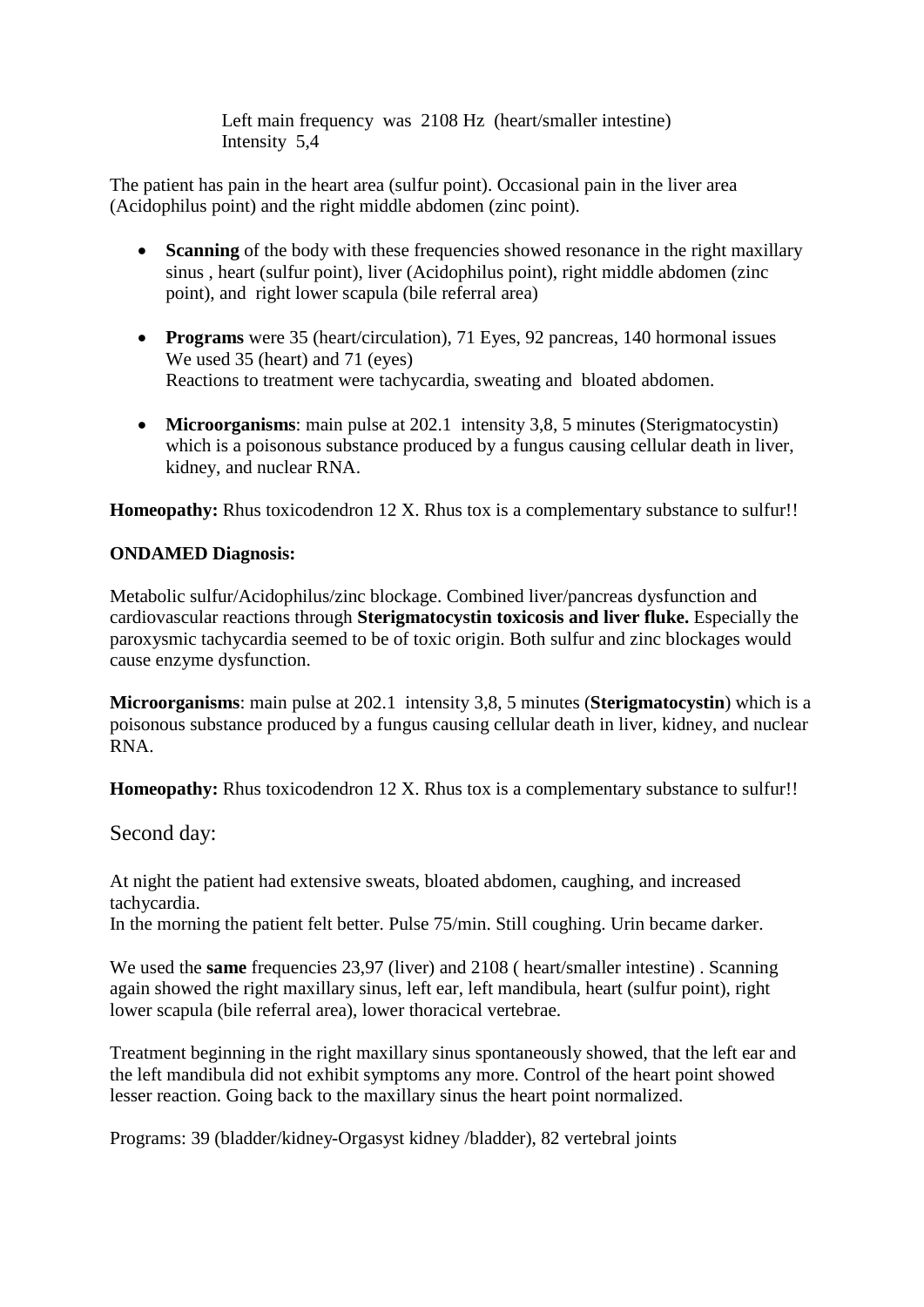We choose program 39 for the bladder since the patient also suffered from caughing. Lung and bladder are opposite to each other in the Chinese Organ Clock. 3-5 a.m lung and bladder 3-5 p.m.

Microorganism treatment was postponed for the next day.

# Third day:

The former water clear urine still became darker. Less heart pain at the sulfur point. Only slight and temporary tachycardia . No beta blocker (Atenolol 25mg) was needed. Increased dry coughing. Need to swallow. Dry mouth and thirst.

Treatment of the maxillary right sinus with **same** frequencies. Sinus still showed pulse response. Heart (sulfur point) still showed pulse reaction.

After a five minute treatment there was no pulse reaction in either region. Parasite treatment 202.1 (Sterigmatocystin) of maxillary right sinus with matrix electrode on liver/heart.

Because of coughing we tested the programs again:

48 neuro-veg 71 eye problems

program 48 was used

Reactions: pulse slightly elevated, less eye pain, no beta blocker needed, almost no night sweat. Coughing improved.

After two more microorganism applications, we **renewed** the testing.

Results: \*right frequency 21.98 Co octave \*left frequency 5627.7 C+8 octave both frequencies respond to the triple warmer/gallbladder in different octaves.

Scanning showed **n o** response at the right maxillary sinus. The heart point reacted less. Left middle abdomen. Left wrist.

## **The left middle abdomen was responding the most.**

**However, treatment of that area with these new frequencies produced no pulse change in heart region.**

# **Therefore we treated the right maxillary sinus again. Although we did not have any pulse response there in the right maxillary sinus, both the heart region and the left middle abdomen improved !**

Reaction to treatment: patient was tired

Programs: \*74 skin allergy 116 Para-thyroid gland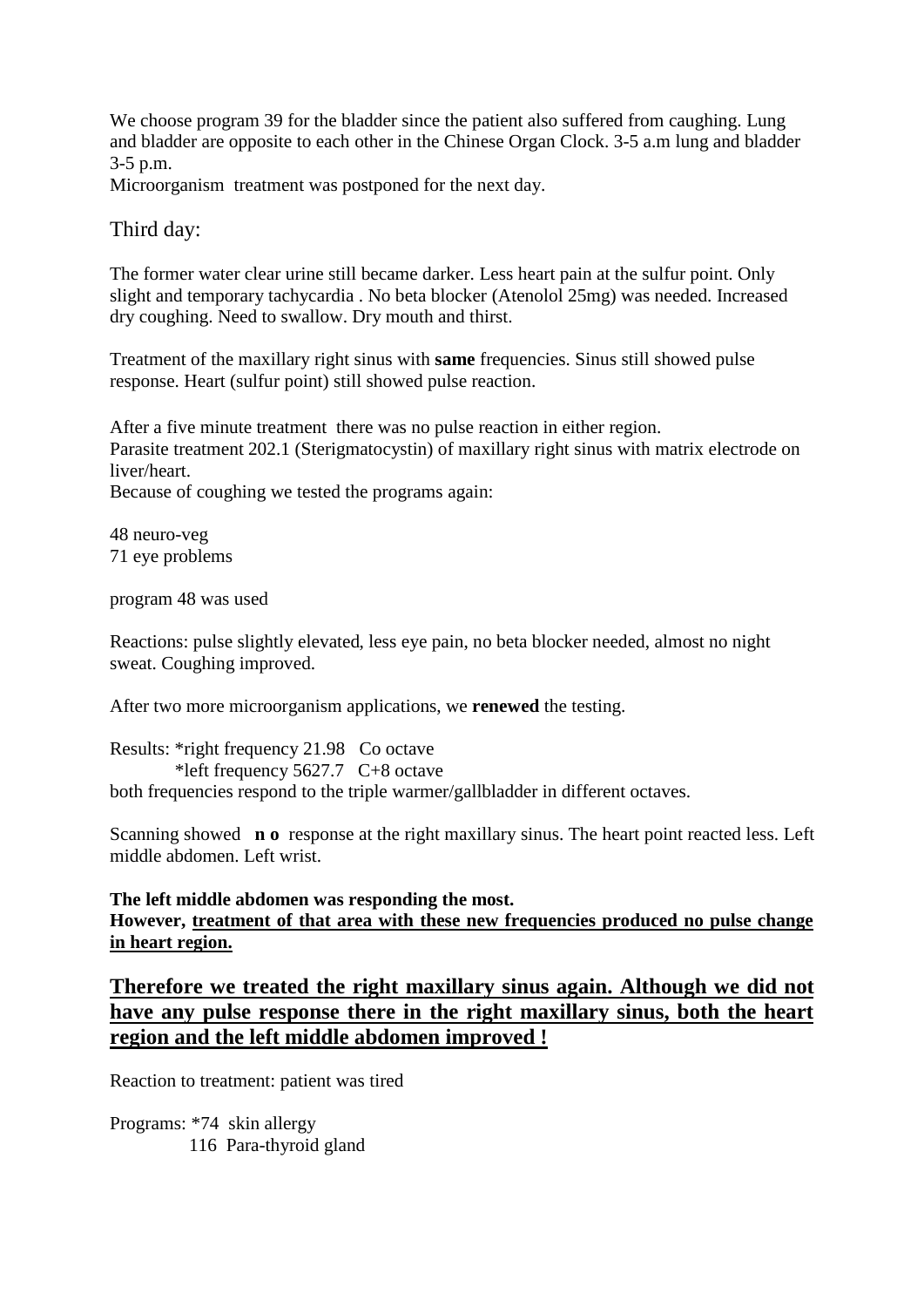Parasites: \*106.1 intensity 2.1 1.50 minutes liver fluke 210.3 intensity 2.7 4.50 minutes Enterobacter aerogenes

**What did we learn in this case?** 

**Our diagnosis changed a little bit! At first we had a liver and cardiovascular dysfunction. Then we had a clear hint for a combined gall bladder and hormonal problem (parathyroid) Within a few days ONDAMED applications apparently brought us to the deeper level of the disease.**

**Let´s come back to our initial questions:**

**1. How does the ONDAMED** *express the main momentary focus?*

**Remember: the patient`s main complaint was paroxysmic tachychardia.**

*As healing always progresses from head to toe (HERING`s RULE), we always begin with applications at the head focus going downwards.*

*I treated the right maxillary sinus and – in between – also checked the pulse by scanning the heart area. I found that the pulse response decreased over the heart area, when I treated the maxillary sinus.*

*However, the pulse response from scanning the heart area did not decrease, while treating the left ear or the left lower jaw. As we had several head foci, the heart only improved when we treated the right maxillary sinus and did not improve while treating the ear or jaw.* 

**Ergo: The main focus is that site which would diminish the pulse response over the main complaint organ. The main complaint organ in our patient here was the heart. Treating the right maxillary sinus faded away the pulse response over the heart area.**

**2. How do I** *improve function?*

**Function seems to improve if the pulse response over the main complaint area is fading away by treating a focus.**

**3. How could I** *detect improvement* **of organ-function simultaneously with the therapy?**

 **Diminished pulse response over the main complaint area while treating the main focus seems to indicate improved function. According to our findings, the patient seems to have fewer complaints.** 

**4. How could I detect** *non-improvement or deterioration* **of organ-functions simultaneously with the therapy?**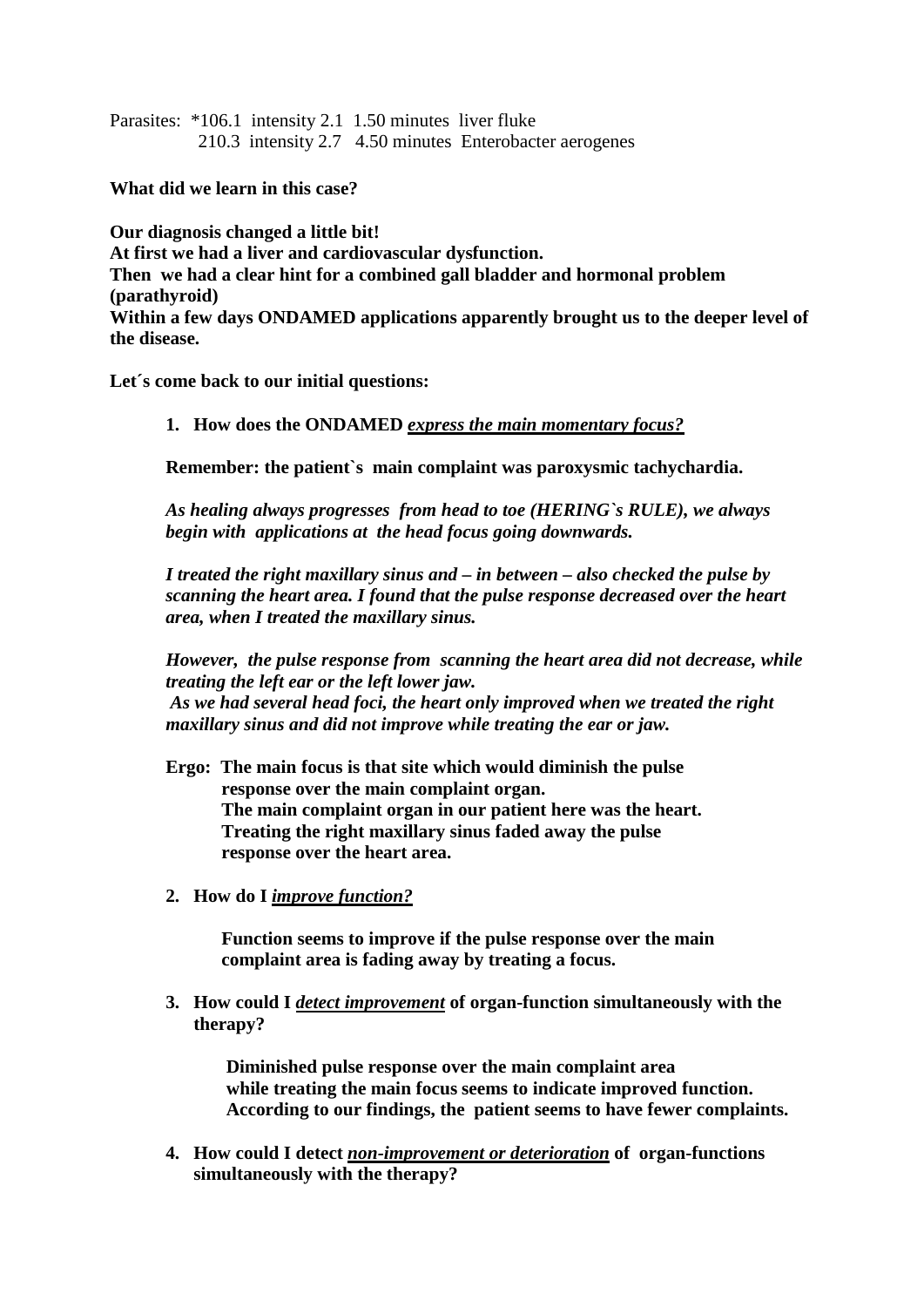**Pulse response over the main complaint area would remain the same or would become stronger while treating the wrong focus.** 

**5. Which** *sequence-route* **do I have to take through the organs during treatment?**

> **Very simple: If the pulse response over the main complaint area is not fading away while treating an area, you must go back to treating that focus which correlates with the heart. Since healing always follows from head to toe, you would go back to a head focus first. Our patient after a few treatments had no pulse response any more over her right maxillary sinus and yet we had to continue to treat that area. This phenomenon is known in Bioresonance as " treating a healthy acupuncture point"**

**6. Can I say anything about the** *quantity of the dysfunction* **of the inflammatory site** 

 **Yes, in this case we had to go back to the right maxillary sinus since treating of other foci did not stop the pulse response over the heart area. Although scanning the right sinus with specific frequencies did not give a pulse reaction, only that area would improve the heart. Consequently the right sinus has the most dysfunction.** 

**What did we learn?**

**Our patient suffered from sudden tachycardia. She was resistent to any other therapy. However, she responded to 25 mg Atenolol for a short time until tachycardia recurred .**

**With ONDAMED and the patient's pulse we found** *Sterigmatocystin* **and a** *liver fluke* **as toxins responsible for the problem. Among all other foci, it was the right maxillary sinus which correlated with the heart.**

**After a few days of treatment new specific frequencies clearly showed the deeper layer, the bile/triple warmer also to be responsible for tachycardia.**

**The bile is the antipode of the heart in the** *Chinese Organ Clock.* **Very often we have to treat the antipode of the complaint organ. In the case of bladder cancer, we had to treat the lungs, for instance.** 

**Programs showed involvement of the para-thyroid (program 116), which seems to be plausible, since any change in heart frequency always points to the thyroid/para thyroid. The para-thyroid is a key organ for calcium metabolism. Apparently there is a dysfunction in calcium metabolism.** 

**Second case :**

**29 year old female. Ongoing stinging pain in her left lower abdomen. Amenorrhoe for 6 years. History of a cyst in the left ovary. Chronic subacute bronchitis. Snoring at night.**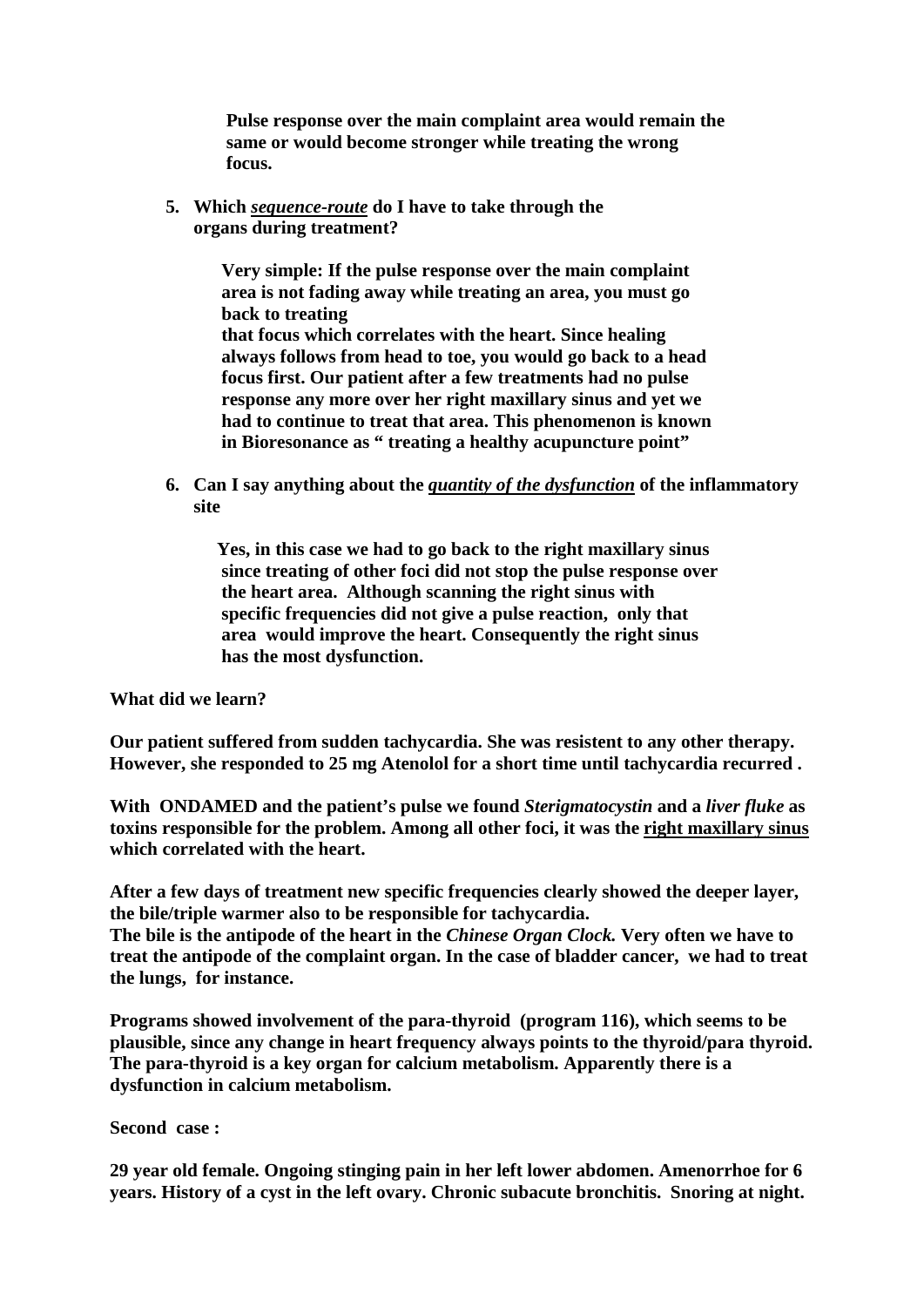Electrodermal screening (QUINT) showed focalized inflammation of both the pituitary gland and ovaries

**ONDAMED:** Main right frequency 322.53 circulation Main left frequency 1024.00 heart Intensity 3,8

Scanning of the body with these frequencies **showed main resonance in the right lower jaw reacting most**, left neck (tonsillary region), left occiput, lumbal region, left inner knee,

## **However, only by treating the left throat/tonsillary region both the left ovarial region and left occiput had decreased resonance. Nevertheless, the ovarial focus did not quieten down completely by that treatment!**

Treating right lower jaw did not reduce any ovarial response.

- Programs: 38 (liver/gall bladder)
	- 81 (Viruses) Patient had Ebstein Barr infection years ago
	- 112 (Cerebellum)
	- 152 (Antibiotics balancing) Patient had extensive antibiotic treatment for nephritis
	- **168 \*(soul/mental balance)**

**Result: Although the reaction in the left ovarian region subsided in between the therapies, we had a new pulse response after treatment. Therefore we treated the ovarial region directly. We used program \*168 . After treatment the patient had less pain and function seemed to be improved. What was going on? I don't know. Fact was, the patient had less complain in the left abdomen.** 

**Microorganisms:**

**206,3 Intensity 3,8 2,5 minutes (Neisseria catarrhalis, Branhamella) main response** 

**Homeopathy: Tartarus emeticus 6 X, Aralia racemosa 30 C** 

# **Third case**

**50 year old male. Years of pain in the bladder region. Years of pain in the gall bladder region.Years of pain in the heart area with projection into the left lateral hand. Occasional slight dizziness when getting up. Pneumonia treated twice without antibiotics.**

## **QUINT diagnosis**

Electrodermal screening (QUINT) showed focalized inflammatory disease. The lungs were affected. Main cause was intolerance to milk .

**ONDAMED: \***Main right frequency: 256 Hz heart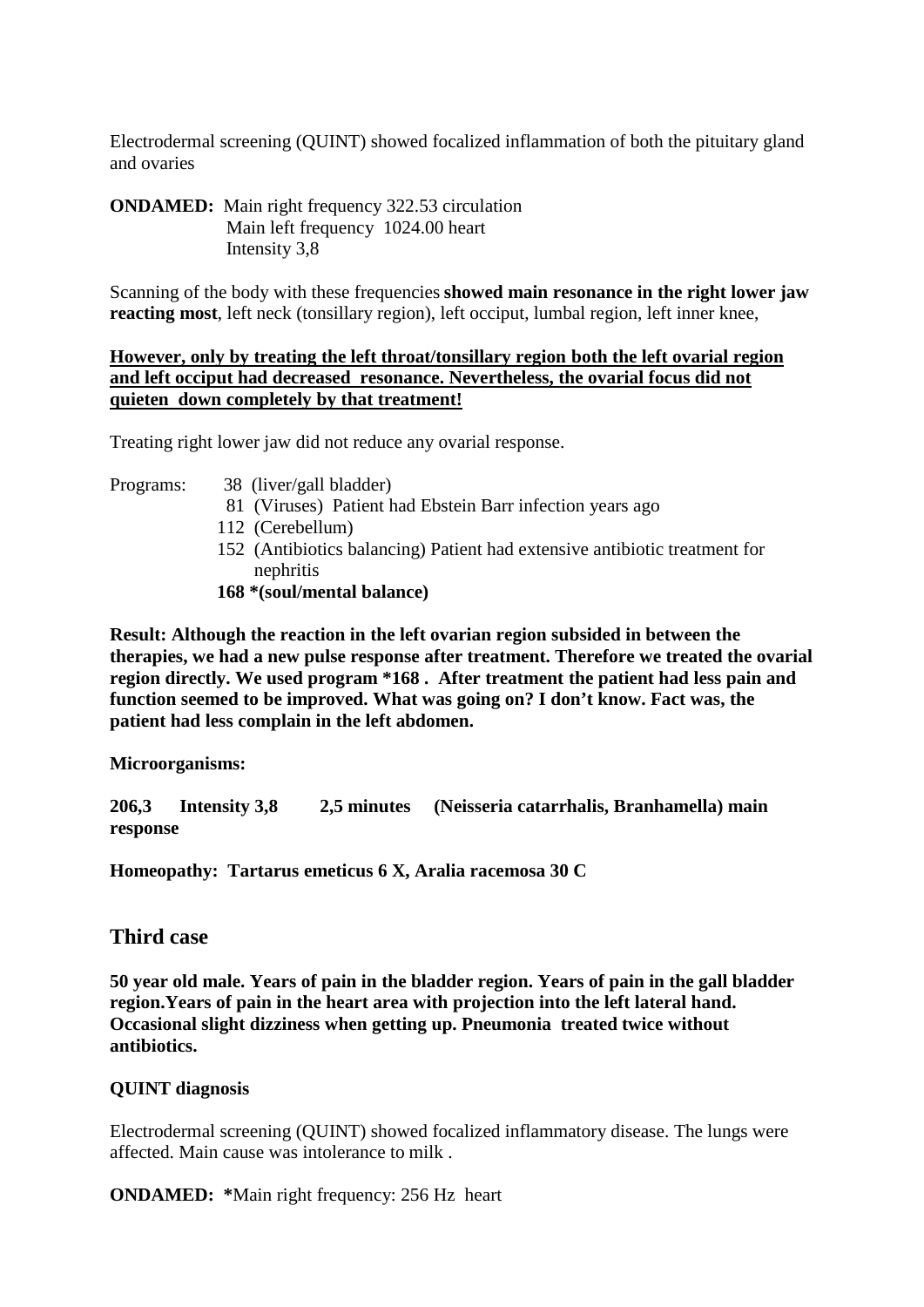\*Main left frequency: 67,80 Hz smaller intestine Intensity 2,6

**Scanning:** of the body showed pulse reactions in the left frontal sinus, left lower jaw, \***right upper chest** , right hypochondrium, right lower abdomen and inguinal area, 1-2. thoracical vertebrae.

## **Programs**: 27 Psycho autonomic nervous system program II 53 Superegulation A **91 \*Hyperacidity of the body**

(\*main program \*main frequency \* main reaction site \*main parasite)

**Microorganisms: \* Borrelia Burgdorferi** , Herpes simplex 1 (2.area), Trypanosoma brucei

Treatment route was: left frontal sinus, left lower jaw, right upper chest. Controls of the bladder region and heart area never showed any reaction although the patient had complaints there. The right upper chest was most resistent to therapy. We continued treatment with specific frequencies for about 15 minutes. Program 91 was included in between specific frequency therapy. However, it did not melt the focus down.

## **ONDAMED diagnosis:**

**The right lung was the leading problem according to our findings. Underlying Borreliosis.**

*Remarks: the area/point of pain, the bladder/symphysis region matched with the lead point. However, we did not have any pulse reaction in that area.*

*The area/point of pain in the heart region matched with the sulfur point. However, we also did not have any pulse reaction there. So we believe, that these painful areas are triggered by other sites e.g. the right upper chest. This had been demonstrated by the QUINT system. The left lung was the leading problem.*

*ONDAMED showed the right upper chest to be the most resistent focus. So apparently the right lung was the leading problem.*

*Since the lung and bladder are opposites in the Chinese Organ Clock, it is understandable that we have to treat the lungs in order to relieve the bladder.* 

*The third case demonstrates, that our therapy could count on success, if we find the main inflammatory area with the most resistance to therapy.* 

*Thus the main complaint areas (bladder and heart) sometimes play a minor role. In this case they did not even show resonance when we were scanning them. This is a strange phenomenon.*

*The fast and accurate locating of the main inflammatory area by ONDAMED opens up all options for further therapies and medications.*

*In this case we suggest to apply additional inhalations or a specific climate for therapy Specific herbal tea mixtures for lung therapy are debatable. In Homeopathy we would use the RADAR system focussing on specifics for the lungs.*